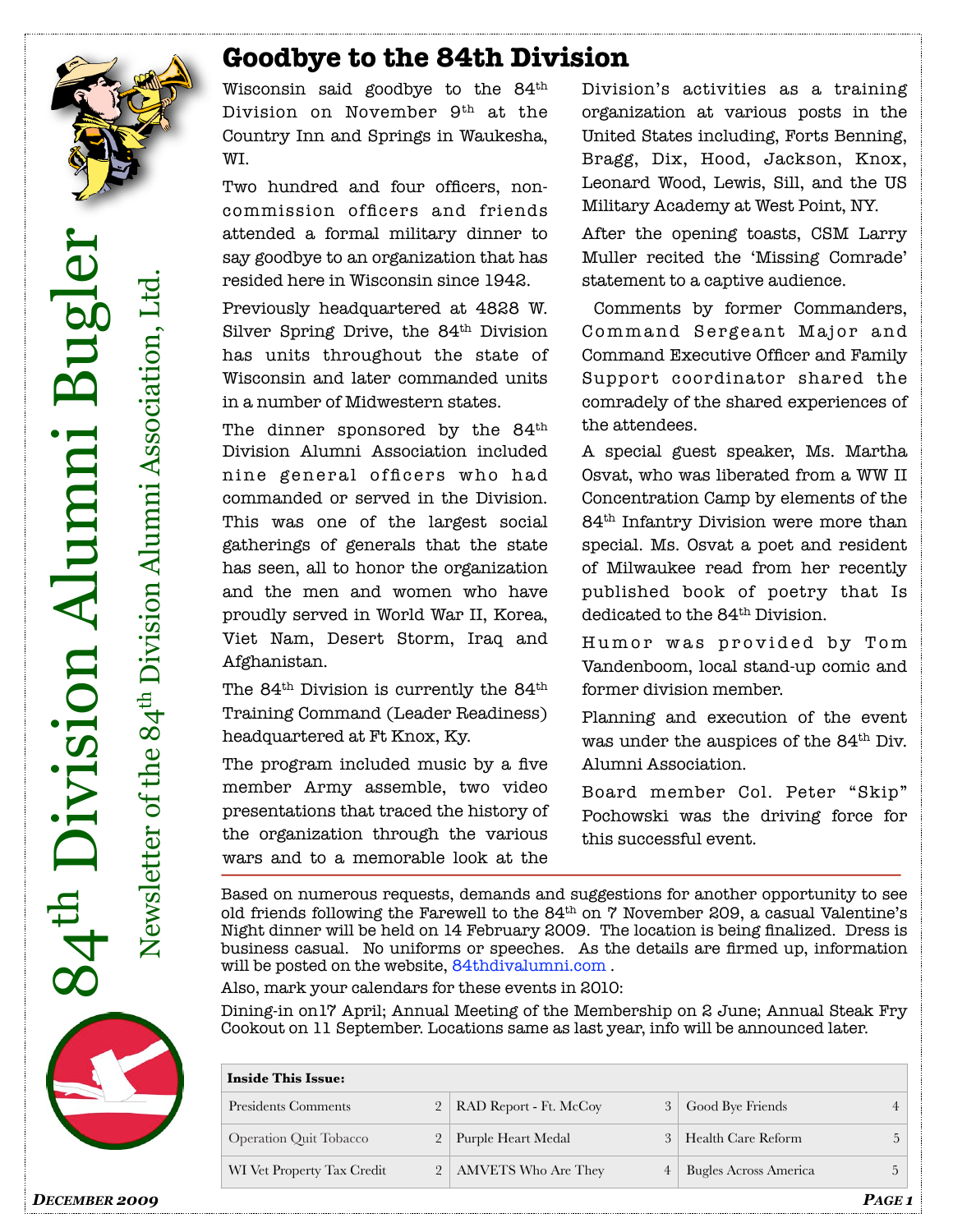## **Presidents Comments**

With this newsletter, we are experiencing a change in leadership for this publication. For several years, 1SG Ed Marynik has been the writer, editor and publisher of your Bugler. From the timely pieces of informative articles he discovered in his wide-ranging research, to the "gentle" reminders to those within the Association for contributions, Ed kept this publication timely, informative, and correct. This is Ed's last edition, and he will be greatly missed. From the "glass half-full" perspective, Ed has graciously agreed to act as informal consultant to your new editor, CW3 Gerry Wold. Gerry brings a strong background in media editing and publication, and we are indeed fortunate to have him step forward to take Ed's place.

Elsewhere in this publication, COL "Skip" Pochowski writes about the "Farewell to the 84<sup>th</sup>". held on 7 November 2009 at the Country Springs Hotel. I won't steal any of his deserved thunder, but must at least say that the work put in by your board of directors to make the event a reality and a very enjoyable experience was truly inspirational.

With the Farewell in the rear view mirror, your board will be meeting to plan and finalize our events through September 2010. We are not considering changing any of our three flagship events: the dining in, the annual meeting, and the steak fry. Any suggestions as to additions will be strongly considered to serve the membership in any way we can. Let me know what you're thinking on these or any other points affecting your Association at 414-577-1728, or [mqnpapa@yahoo.com.](mailto:mqnpapa@yahoo.com)

> Bill McKeown, Colonel (Retired) President



Popular Program Expands to 8 Weeks of Free Medication Operation Quit Tobacco helps Wisconsin military troops and veterans quit smoking or chewing tobacco. The program offers free coaching and now a full 8-week course of medication to help them quit smoking. All military personnel and veterans who want to quit smoking or chewing tobacco can call the Wisconsin Tobacco Quit Line 1-800-QUIT-NOW (800-784-8669) for free assistance. For more information go to WDVA's Hot Topics page at www.WisVets.com/ HotTopics and click on Operation Quit Tobacco.

## WI Veteran & Surviving Spouses Property Tax Credit

The Wisconsin Veterans and Surviving Spouses Property Tax Credit provides a refundable state income tax credit which has expanded the program for property taxes paid in 2009 (and providing a refundable state income tax credit for state taxes filed in 2010) that will **remove the age limit** (currently age 65 or older), **reduce the residency requirement to five continuous years of state residency**, and **include totally disabled veterans determined to be Individually Unemployable (IU)**.

The credit is extended to an eligible veteran's unremarried surviving spouse. Also eligible, are the unremarried surviving spouses of Wisconsin veterans who die in the line of duty, including those killed in action in Iraq and Afghanistan. To

claim the credit, eligibility must be established with the Wisconsin Department of Veterans Affairs (WDVA), and the WDVA certification must be included when filing the state income tax forms with the Wisconsin Department of Revenue. Eligible veterans and surviving spouses will receive the credit even if they do not have any income tax eligibility.

The Wisconsin Department of Veterans Affairs brochure WDVA B0106 dated February 2007 provides information, procedures, and instructions on this new program. This brochure can be found at the WDVA Web site [www.dva.state.wi.us,](http://www.dva.state.wi.us) by calling 1-800-WIS-VETS, or by contacting our office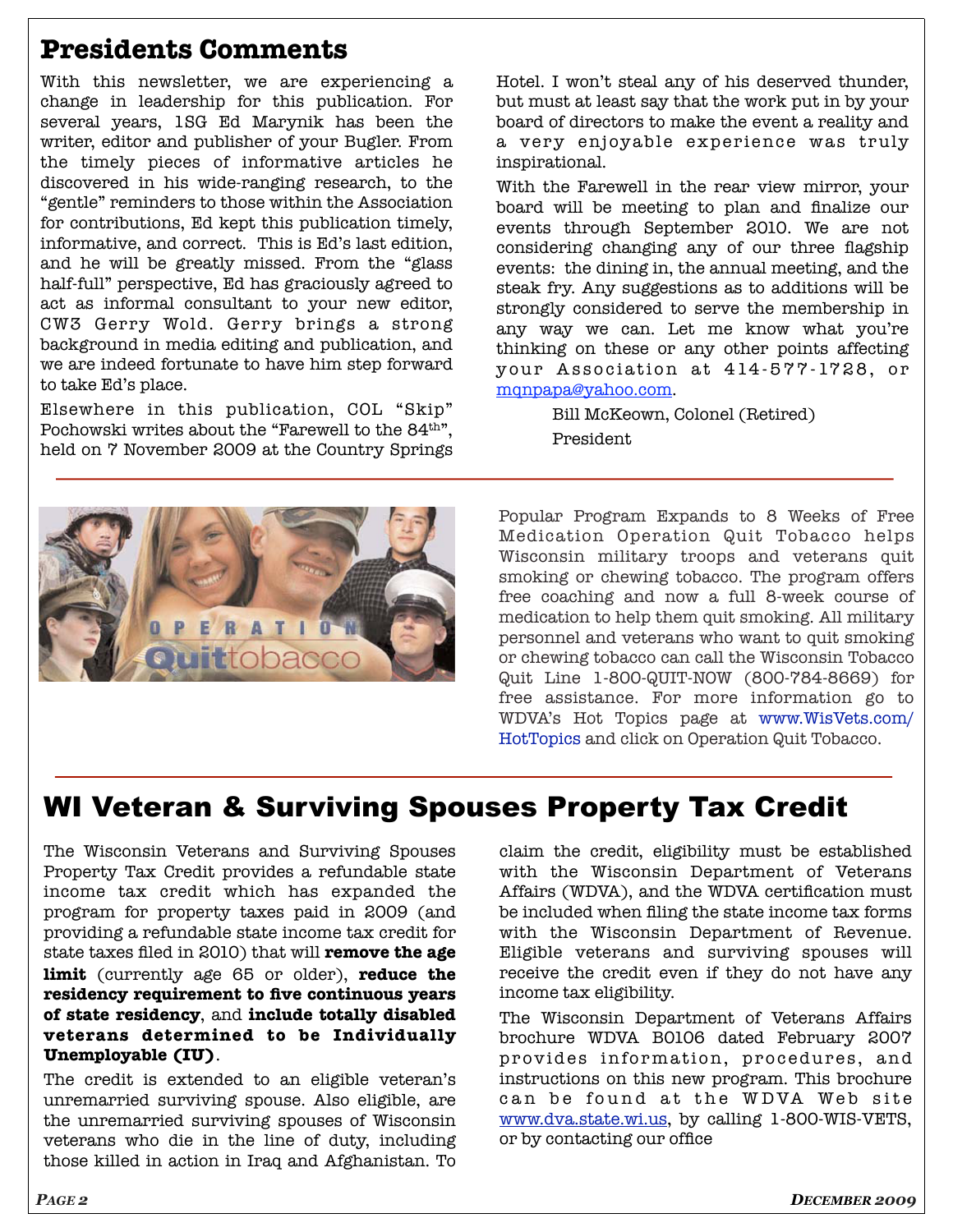# **A Brief AAR on RAD McCoy**

#### **Retiree Appreciation Day (RAD) Fort McCoy, WI - Sep 11th**

My wife Ann and I attended our first every Retiree Appreciation Day at Fort McCoy this past September 11, 2009. We both were very pleased with the overall organization and content of the day's activities. I would recommend anyone who has never attended RAD McCoy to plan to do so next year, September 10, 2010.

The morning briefings were held at Building B905 which many of us remember as the old post officers club. I was impressed that because of the number of people in attendance that there was plenty of seating to include the balcony areas and second floor meeting rooms. All of these rooms were prepared with large screens showing the speaker's podium and briefing slides.

The schedule began promptly at 7:45 AM with the posting of the Colors followed by the National

Anthem, opening prayer and a welcoming remarks from Bill Walters. The speakers included COL David Chesser, Garrison Commander; Mr. Dannyou Chow from DFAS; CDR Katherine O'Neill Tracy, Keynote Speaker on Legislative updates; LTC Charles Isely, Chairman of the Wisconsin Area Retiree Council; Wisconsin Department of Veterans Affairs; Ms. Tammy Hunter from Delta Dental; Tom Bebbington for Long Term health care; Ms. Pam Redmann for TRICARE.

A lunch buffet was provided at McCoy's and a benefits fair was held in the afternoon with many businesses and service groups open at the Wisconsin Military Academy.

Overall it was a very worthwhile day and also a great venue to renew old friendships and learn new information.

Glen "Rusty" Armstrong

COL, Infantry, AUS

# **Why is the Purple Heart Purple?**

The Purple Heart Medal, originally called the Badge of Military Merit, is the nation's oldest military decoration, established by Gen. George Washington as a valor award for enlisted soldiers during the American Revolution. While the design of today's medal is a heart-shaped, gold and purple medallion with George Washington's profile, the 1782 design was a fabric heart of purple satin, edged with white stitching, lace and the word "Merit". Many military historians believe the purple and heartshaped aspects of the old and new versions of the decoration refer to Purple heart, a hard, dense, dark purple lumber that was sought by the Continental Army for gun carriages, mortar bases and other weapons because of its resiliency and strength — qualities emblematic of outstanding soldiers who had the heart and courage to carry on under the most difficult of conditions.

The Defense Department estimates 1.7 million

service members and veterans have been awarded the Purple Heart.



A new Purple Heart stamp was unveiled by the United States Postal Service at the Purple HeartDay Celebration held at Wisconsin Veterans Home at King, WI on Friday, August 7, 2009. The USPS Regional Manager of Office Operations, William S. Galbraith, did the honors. Special cancellation was available at the event.

**National Museum of the Army:** Design renderings of the National Museum of the Army to be built at Fort Belvoir, VA, show an imposing four-story tower as the dominant feature of a 41 acre complex expected to open in 2013. The design agency with consulting of several Army agencies and the Army Historical Foundation overseeing a \$200 million fundraising campaign. The museum complex will include a parade ground, amphitheater and a memorial garden. It is expected to draw one million visitors annually, making it a major tourist attractions in the Washington area. The national museum will cover the Army's history from the colonial militias to Iraq and Afghanistan and beyond.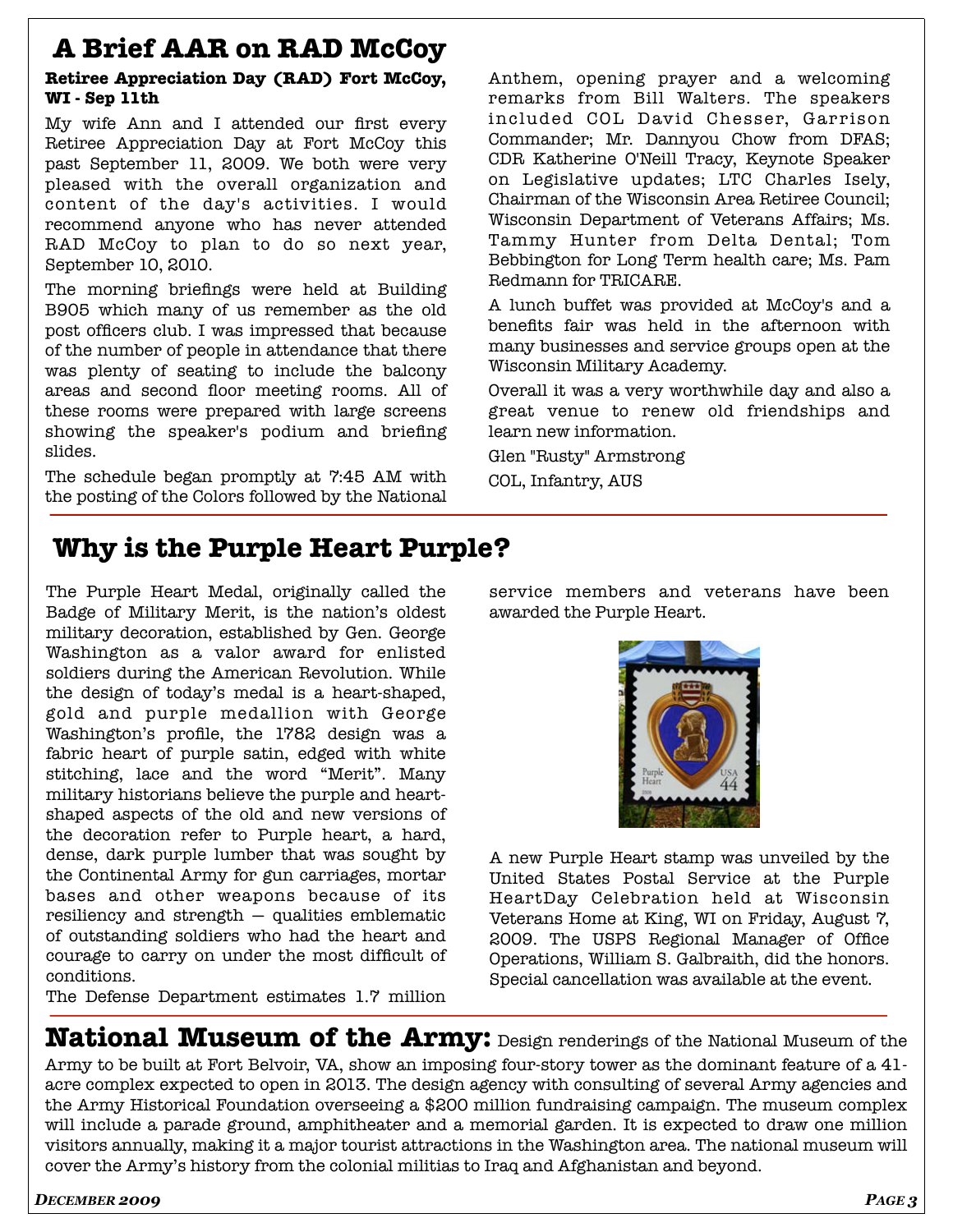## **The History of AmVets**

Truly AMVETS was born in the midst of war, for it was in August 1943, with victory still two years away, that a new organization, later to be known as American Veterans of World War II, had its beginning. Overseas the tide of battle was turning. The Allies had swept through North Africa and Sicily. In the Pacific fighting raged in New Guinea. Thousands of Americans had made the supreme sacrifice. Thousands more were being mustered out of uniform with battle wounds and medical discharges. These men who fought in history's greatest war found it natural to seek each other's company. They were united by similar experiences---in jungles, in the Arctic, in deserts, in mountains, at sea, and in the skies. Thus, out of such comradeship, AMVETS came to be.

Two independent veterans clubs in Washington, D.C. - one formed on the campus of George Washington University, the other among veterans employed by the government - joined together to sponsor a servicemen's party. By September 1944 other such veterans' clubs organized throughout America - in California, Florida, Louisiana, New York, Oklahoma, Rhode Island, Tennessee, and Texas. On November 11, 1944, Veterans Day, an article entitled "12,000,000 in Search of a Leader" appeared in Collier's Magazine. This story, written by Walter Davenport, introduced the clubs and outlined their mutual aims:

- to promote world peace
- to preserve the American way of life, and
- to help the veteran help himself.

In December, 18 leaders, representing these nine groups, met in Kansas City, Mo. There, on December 9, 1944, a national organization was formed known as the American Veterans of World War II--or AMVETS, as newspaper headline writers took to calling it. The White Clover, meaning "Remember Me," was chosen as the official flower of AMVETS. Found not only in America but also throughout the world, it symbolizes the states from which U.S. Armed Forces were drawn and the worldwide battlefields on which they fought.

**Good Bye Friends -** This will be my last newsletter for the association. After four and a half years, 18 issues, it is time to move on and turn the keyboard over to someone else.

CW3 Gerald Wold, USAR, Retired, will take over the keyboard starting in March 2010. I have In October 1945, two months after the end of World War II, the first national convention was convened in Chicago. The next year AMVETS petitioned Congress for a federal charter. In the words of the Senate Judiciary Committee the organization being "organized along sound lines and for worthy purposes ... having demonstrated its strength and stability, is entitled to the stability and dignity which a national charter will afford." On July 23, 1947, President Harry S. Truman signed the AMVETS Charter.

When the war broke out in Korea in 1950 and again during the Vietnam crisis in 1966, AMVETS requested Congress to amend the charter so that those serving in the Armed Forces would be eligible for membership. On September 14, 1966, President Lyndon B. Johnson signed the bill redefining the eligibility dates for AMVETS membership-- "Any person who served in the Armed Forces of the United States of America or any American citizen who served in the armed forces of an allied nation of the United States on or after September 16, 1940, and on or before the date of cessation of hostilities as determined by the government of the United States is eligible for regular membership in AMVETS, provided such service when terminated by discharge or release from active duty be by honorable discharge or separation." On May 7, 1975, President Gerald R. Ford signed Proclamation 4373, terminating the Vietnam era and the cessation of hostilities; the next day the Armed Forces became a peacetime service.

For nearly 10 years AMVETS did not accept into membership servicemen and women who served after May 7, 1975, Then, on May 31, 1984, President Ronald Reagan signed Public Law 98-304, which amended AMVETS' congressional charter to open the organization's membership to those who served honorably and actively after May 7, 1975. Today, in recognition of the sacrifices made by all veterans and service personnel, membership in AMVETS is open to all American veterans who have served or are serving in the Armed Forces of the United States during and since World War II.

known him for quite a few years and I know he will do an excellent job.

Thank you for all the support and comments that I have received over the time I was editor. They were greatly appreciated and they kept me looking for new and timely ideas for you. "Ed M"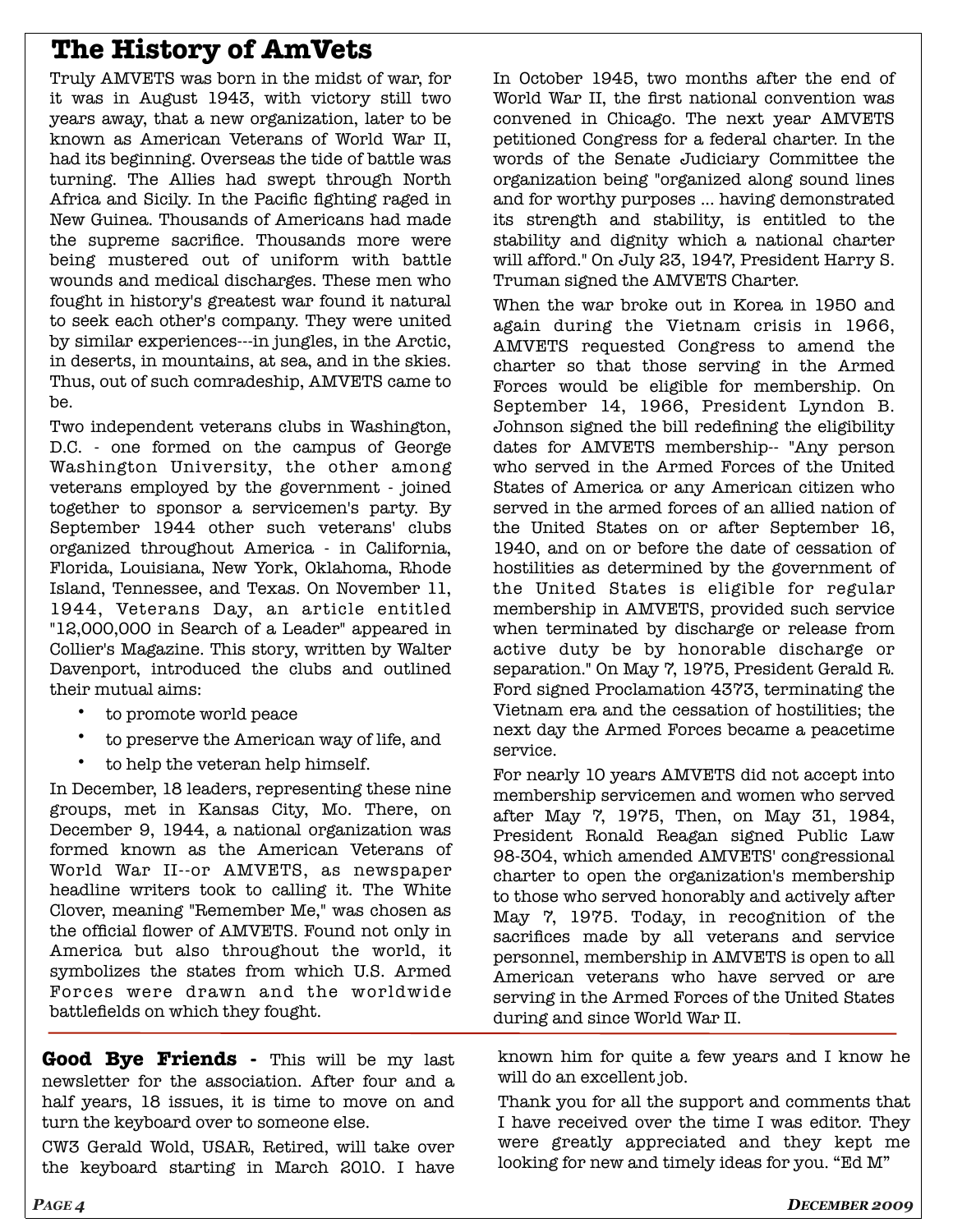#### **How Will Health Care Reform Really Affect Your Tricare?**

By James E. Hamby Jr.

A number of readers have written to Tricare Help recently concerning President Barack Obama's plans for reforming the nation's health care system.

Because of the amount of conflicting and misleading information, the writers were confused — and some frightened — about possible harmful effects of those plans on their Tricare and Tricare for Life coverage.

Some unofficial comments and rumors have been circulating on the Internet and elsewhere that claim the president's and Congress' plans will seriously damage or destroy Tricare and Tricare for Life coverage.

Here is some information made public by official sources:

■ The House Education and Labor Committee has issued a definitive statement saying that health care reform proposals being discussed have been specifically designed to shield Tricare, Tricare for Life and Veterans Affairs Department health care programs from any requirements or penalties that could become part of legislation.

■ Obama met with the American Legion recently and specifically reiterated that Tricare and VA health care provisions will not be changed. He later confirmed those facts in a meeting with several military-related publications, including Military Times.

### **Bugles Across America**

In January 2000, Congress passed legislation guaranteeing Veterans the right to at least two uniformed servicemen, a flag ceremony, and the playing of TAPS at their funeral. Unfortunately, there are not enough buglers to play TAPS, so the historic melody has been played on a CD player at many Veterans' last ceremony. Tom Day decided that wasn't good enough for those who had sacrificed so much for their country, so in November of 2000 he founded Bugles Across America, [www.tomjday.org,](http://www.tomjday.org) with the goal of providing TAPS played by a live bugler at every Veteran's funeral. To this end, we are actively seeking volunteers to provide this valuable service to Veterans and their families. Tom started playing TAPS when he was in a drum and bugle corps since the late 1940's. He was aw arded numerous citations and commendations. Tom's work with groups of all ages, has been recognized by all levels of government and other nations.The Elks sponsor BAA and send money to fund our program.

■ At the national Veterans of Foreign Wars conference Aug. 17, Obama made similar statements that there will be no reduction in Medicare benefits. Reducing Medicare costs would come from reducing fraud and abuse.

Obama went on to say that he plans to increase VA benefits, including improved access to care, particularly for mental health, and to reduce the backlog of benefit claims appeals — estimated in some cases to be as much as  $1 \frac{1}{2}$  years.

■ Visit [www.whitehouse.gov/](http://www.whitehouse.gov)realitycheck/faq. White House statements regarding Medicare and VA are easy to find. All report that none of the military related medical benefit programs will be cut, curtailed or reduced.

Something to keep in mind during discussions to come is that Tricare, including Tricare for Life, is not a health insurance company or insurance policy. It is a federal health benefits program created by its own law and governed by its own regulation that interprets and implements that law. Thus, any rules affecting health insurance companies or policies should have no effect on Tricare.

Write to Tricare Help, Times News Service, 6883 Commercial Drive, Springfield, VA 22159; or [tricarehelp@atpco.com.](mailto:tricarehelp@atpco.com) In e-mail, include the word "Tricare" in the subject line.

Our Organization now has 6170 bugler volunteers in 50 states and growing number overseas. We average about 1000 funerals per month. However, since the Department of Veterans Affairs is expecting more than 1/2 million veterans to pass every year for the next 7 years, Bugles Across America is ALWAYS recruiting new volunteers

Anyone can volunteer as a BAA Bugler. They can play a traditional bugle with no valves, or they can perform the ceremony on a Trumpet, Cornet, Flugelhorn, or a 1, 2 or 3 valve bugle. The bugler can be of any age as long as they can play the 24 notes of Taps with an ease and style that will do honor to the Veterans and their families.

Bugles Across America NFP c/o Tom Day ,Founder 1824 S. Cuyler Ave. Berwyn, Illinois 60402-2052 Email [tomjday@sbcglobal.net](mailto:tomjday@sbcglobal.net) Phone708-484-9029 Fax 708-484-9896